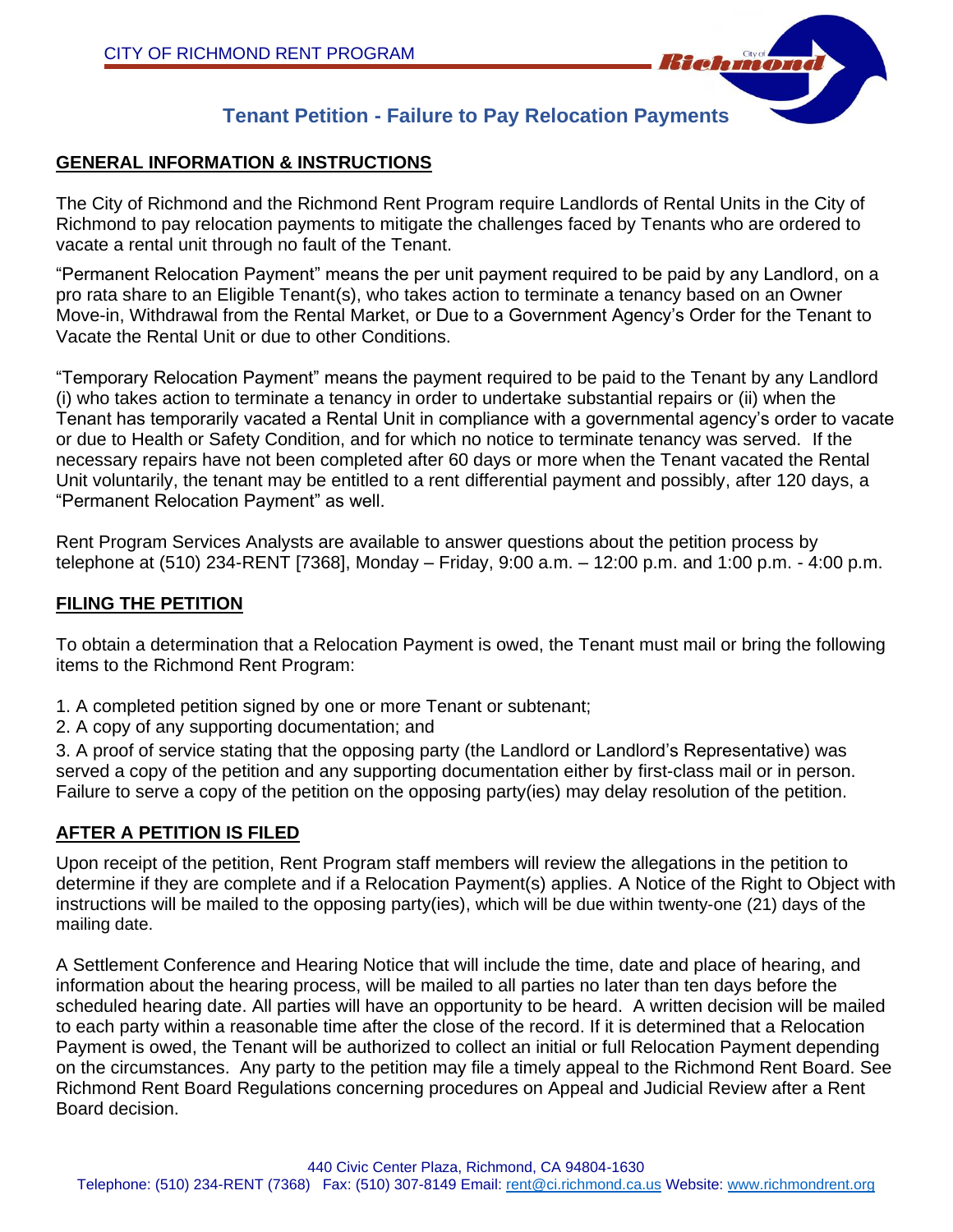*NOTA: SI USTED NO ENTIENDE ESTA PETICIÓN, NO TARDE EN COMUNICARSE CON EL PROGRAMA DE RENTA AL NÚMERO (510) 234-RENT [7368] PARA PEDIR UNA CITA Y RECIBIR UNA EXPLICACIÓN O TRADUCCIÓN.*

### **Rent Ordinance Requires Relocation Payments for Displaced Tenants**

Any notice to terminate a tenancy based on Substantial Repairs, Government Ordered Displacement, Owner Move-in or Withdrawal from the Rental Market shall be accompanied by the appropriate completed Notice of Entitlement to Temporary or Permanent Relocation Payments. This Notice of Entitlement to Temporary or Permanent Relocation Payments must be served on the Rent Program within one week of service on the Tenants.

Temporary Relocation Payments, in addition to possible Rent Differential Payments, are determined by the Tenant's willingness to temporarily vacate, the continued payment of rent and the number of days after the Landlord's notice that the repairs take. Not every tenant is entitled to Relocation Payments.

□ **Interpretation will be needed in the following language** (Spanish or Other \_\_\_\_\_\_\_\_\_\_\_\_\_\_\_\_\_\_\_).

| <b>Property in</b><br>Question | ddress | Jnit # | Code |
|--------------------------------|--------|--------|------|
|                                |        |        |      |

#### **Notice Received by Tenant(s)**:

Date you received a Notice from Landlord to Temporarily Relocate, Terminate Tenancy or the Date of a Government Ordered Displacement:

\_\_\_\_\_\_\_\_\_\_\_\_\_\_\_\_\_\_\_\_\_\_\_\_\_\_\_\_\_\_\_\_\_\_\_\_\_\_\_\_\_\_\_\_\_\_\_\_\_\_\_\_\_\_\_\_\_\_\_\_\_\_\_\_\_\_\_\_\_\_

 □ Substantial Repair by Landlord or Government Ordered Displacement (Requiring Temporary Relocation Payment and/or Rent Differential Payment) Substantial repairs to be completed included:

Estimated amount of time displaced from the unit:\_\_\_\_\_\_\_\_\_\_\_\_\_\_\_\_\_\_\_\_\_\_\_\_\_\_\_\_\_\_\_

□ Governmental Agency's Order to Vacate or Tenant Vacates due to Health or Safety **Conditions** 

(Requiring Temporary Relocation Payment and/or Rent Differential Payment) Provide a description of the Governmental Order and/or Health or Safety Condition that

caused you to vacate the Rental Unit:

Staff Use Only:

Petition No. RC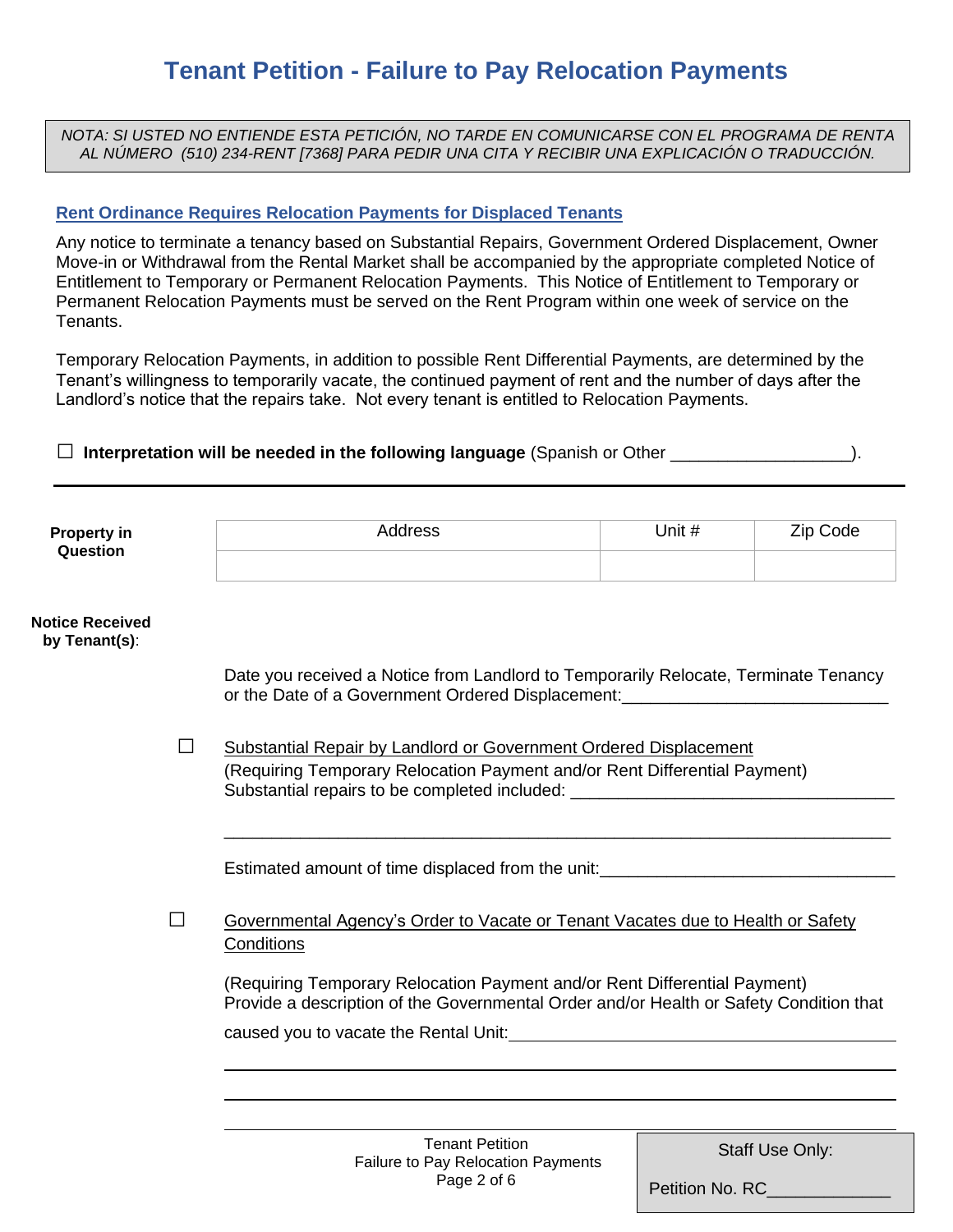|  | <b>Owner Move-in (requiring Permanent Relocation Payment)</b> |  |
|--|---------------------------------------------------------------|--|

□ Withdrawal from Rental Market (requiring Permanent Relocation Payment)

Were you provided with a 120 day notice (no senior, disabled or minor children) or a 365 day notice if one or more of the Tenants is a senior (62 years of age or more) disabled or is a minor child? Yes \_\_\_\_\_\_\_\_ No \_\_\_\_\_\_\_

Did the notice inform you of your right to return if the unit is placed back on the market? Yes \_\_\_\_\_\_\_ No \_\_\_\_\_\_\_

Was a Notice of Entitlement to Tenants delivered with a written statement of rights and obligations of Tenants and Landlords including a City approved Displacement Plan?

|               | $Yes$ No $\qquad$                                                                                       |           |      |  |
|---------------|---------------------------------------------------------------------------------------------------------|-----------|------|--|
| <b>Tenant</b> |                                                                                                         |           |      |  |
| Information:  |                                                                                                         |           |      |  |
|               |                                                                                                         |           |      |  |
|               |                                                                                                         |           |      |  |
|               |                                                                                                         |           |      |  |
|               |                                                                                                         | Month Day | Year |  |
|               |                                                                                                         |           |      |  |
|               | Number of tenants at the beginning of the tenancy: __________Currently: _________                       |           |      |  |
|               | Did tenant continue to pay rent even after the notice to relocate was issued?                           |           |      |  |
|               | $Yes$ No $\qquad \qquad$ No $\qquad \qquad$                                                             |           |      |  |
|               | Are/were any tenants over 62 years of age, disabled and/or under 18 at the time of the<br>Notice/Order? |           |      |  |
|               | Yes _________ No ________                                                                               |           |      |  |
|               | Substantial Repair or Government Ordered Displacement (effective January 1, 2022):                      |           |      |  |

|    | Per Diem Description | Amount         | Term of Payments      |
|----|----------------------|----------------|-----------------------|
|    | Hotel or Motel       | \$168.15       | Per day per household |
|    | <b>Meal Expenses</b> | \$33.85        | Per day per person    |
| ry | Laundry              | \$1.12         | Per day per household |
| 'n | Pet Accommodations   | \$32.73 - Cat  | Per day per animal    |
|    |                      | $$58.69 - Dog$ | Per day per animal    |

**Temporar Relocation Payment**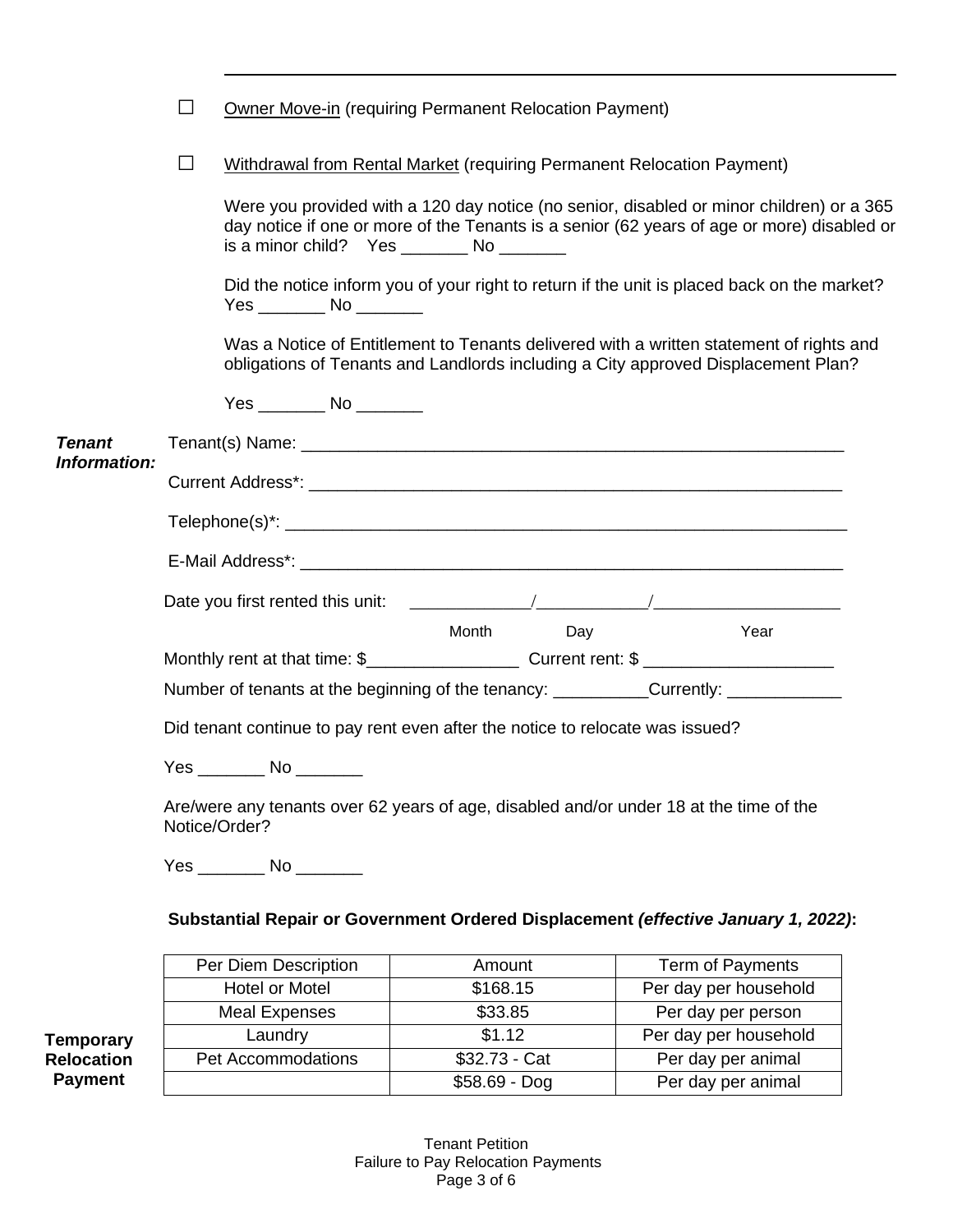Amounts shall be paid on a weekly basis. Alternatively, the Landlord may provide comparable housing located in Richmond. Per diem payments would be owed until the Tenant and their possessions have been moved to the comparable housing.

| Number of Bedrooms | Fair Market Rent as of January 1, 2021,                    |
|--------------------|------------------------------------------------------------|
|                    | (to be updated by April 2022 when annual CPI is available) |
|                    | \$1,595                                                    |
|                    | \$1,934                                                    |
|                    | \$2,383                                                    |
|                    | \$3,196                                                    |
|                    | \$3.863                                                    |

**Rent Differential Payment**

> The Rent Differential Payment is calculated by subtracting the lawful rent the Tenant was paying, when served a Landlord notice or government Order to Vacate was issued, from the Fair Market rent. It is only payable by a landlord after 60 days have passed after the notice was given to the tenant.

> \_\_\_\_\_\_\_\_\_\_\_\_\_\_\_\_\_\_\_\_\_\_\_\_\_\_\_\_\_\_\_\_\_\_\_\_\_\_\_\_\_\_\_\_\_\_\_\_\_\_\_\_\_\_\_\_\_\_\_\_\_\_\_\_\_\_\_\_\_\_\_\_\_\_\_\_\_ \_\_\_\_\_\_\_\_\_\_\_\_\_\_\_\_\_\_\_\_\_\_\_\_\_\_\_\_\_\_\_\_\_\_\_\_\_\_\_\_\_\_\_\_\_\_\_\_\_\_\_\_\_\_\_\_\_\_\_\_\_\_\_\_\_\_\_\_\_\_\_\_\_\_\_\_\_ \_\_\_\_\_\_\_\_\_\_\_\_\_\_\_\_\_\_\_\_\_\_\_\_\_\_\_\_\_\_\_\_\_\_\_\_\_\_\_\_\_\_\_\_\_\_\_\_\_\_\_\_\_\_\_\_\_\_\_\_\_\_\_\_\_\_\_\_\_\_\_\_\_\_\_\_\_ \_\_\_\_\_\_\_\_\_\_\_\_\_\_\_\_\_\_\_\_\_\_\_\_\_\_\_\_\_\_\_\_\_\_\_\_\_\_\_\_\_\_\_\_\_\_\_\_\_\_\_\_\_\_\_\_\_\_\_\_\_\_\_\_\_\_\_\_\_\_\_\_\_\_\_\_\_ \_\_\_\_\_\_\_\_\_\_\_\_\_\_\_\_\_\_\_\_\_\_\_\_\_\_\_\_\_\_\_\_\_\_\_\_\_\_\_\_\_\_\_\_\_\_\_\_\_\_\_\_\_\_\_\_\_\_\_\_\_\_\_\_\_\_\_\_\_\_\_\_\_\_\_\_\_

Explain Your Claim for Temporary Relocation Payments (attach supporting documentation):

How much do you claim is owed? \_\_\_\_\_\_\_\_\_\_\_\_\_\_\_\_\_\_\_\_\_\_\_\_\_\_\_\_\_\_\_\_\_\_\_\_\_\_\_\_\_\_\_\_\_\_\_\_\_

Proof of Tenant Eligibility: (Provide copy of Notice to Vacate, Notice to Terminate and any Notice of Entitlement to Relocation Payments, if any.)

Owner Move-in = OMI Withdrawal from the Rental Market/Demolition = Withdrawal

|                        | <b>Unit Type</b> | <b>OMI Base</b><br><b>Amount</b> | <b>Qualified Tenant</b><br><b>Household</b> | <b>Withdrawal</b><br><b>Base Amount</b> | <b>Qualified Tenant</b><br><b>Household Amount</b> |
|------------------------|------------------|----------------------------------|---------------------------------------------|-----------------------------------------|----------------------------------------------------|
| <b>Permanent</b>       |                  |                                  | <b>Amount for OMI</b>                       |                                         | for Withdrawal                                     |
| <b>Relocation</b>      | Studio           | \$3,940.58                       | \$4,578.17                                  | \$7,938.72                              | \$9,097.64                                         |
| <b>Payment</b>         | bedroom          | \$6,084.66                       | \$7,011.12                                  | \$12,169.33                             | \$14,023.37                                        |
| effective              | 2+ bedroom       | \$8,286.28                       | \$9,502.77                                  | \$16,515.02                             | \$19,006.65                                        |
| <b>January 1, 2022</b> |                  |                                  |                                             |                                         |                                                    |

Payments are made to a household must be divided on an equitable basis between Tenants and on the above cap amounts per Rental Unit. A "Qualified Tenant Household" includes at least one Tenant that is a Senior Citizen (62 years or older), disabled or has at least one minor dependent child.

**Qualified Tenant**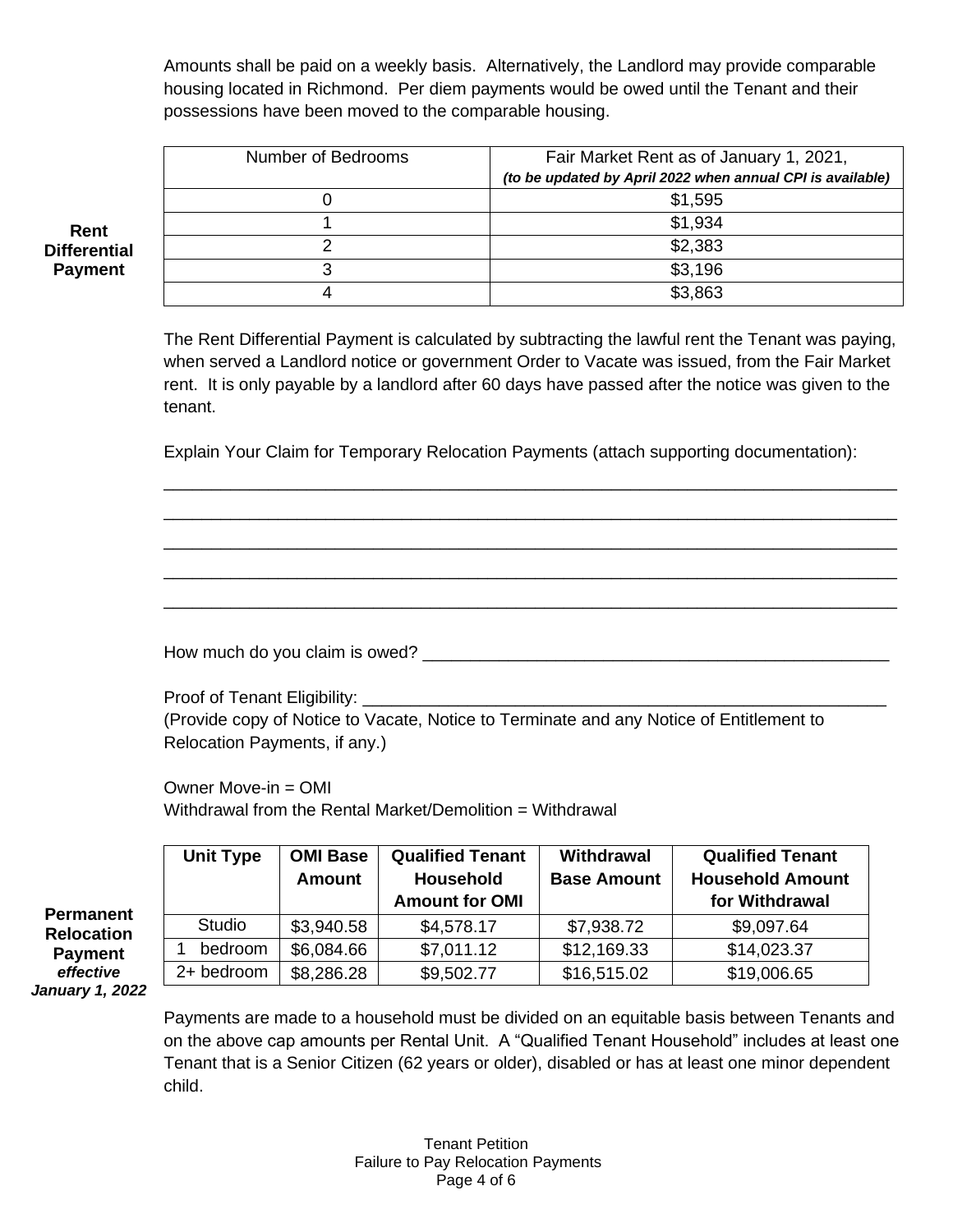|  |  |  | Explain Your Claim for Permanent Relocation Payments (attach supporting documentation): |  |
|--|--|--|-----------------------------------------------------------------------------------------|--|
|  |  |  |                                                                                         |  |

\_\_\_\_\_\_\_\_\_\_\_\_\_\_\_\_\_\_\_\_\_\_\_\_\_\_\_\_\_\_\_\_\_\_\_\_\_\_\_\_\_\_\_\_\_\_\_\_\_\_\_\_\_\_\_\_\_\_\_\_\_\_\_\_\_\_\_\_\_\_\_\_\_\_\_\_\_

|                         | (Provide copy of Notice from Landlord)                                               |
|-------------------------|--------------------------------------------------------------------------------------|
|                         | Is there a dispute regarding the receipt of Relocation Payments between the tenants? |
|                         |                                                                                      |
|                         |                                                                                      |
| Landlord/               |                                                                                      |
| Owner's                 |                                                                                      |
| <b>Contact</b><br>Info. |                                                                                      |
|                         |                                                                                      |

#### **Declaration:**

**I (we) declare under penalty of perjury under the laws of the State of California that the foregoing and all attached pages, including attached documentation, are true and correct and to the best of my knowledge.**

| Date                     |
|--------------------------|
|                          |
|                          |
|                          |
| Date                     |
|                          |
| Signature:<br>Signature: |

**NOTE: All signatures must be original and all petitioning tenants must sign the Certification section of the petition.**

#### **ATTACH COPIES, AS AVAILABLE, OF LEASES, RENTAL AGREEMENTS, LETTERS OR OTHER DOCUMENTARY EVIDENCE TO SUPPORT CLAIM FOR RELOCATION PAYMENTS.**